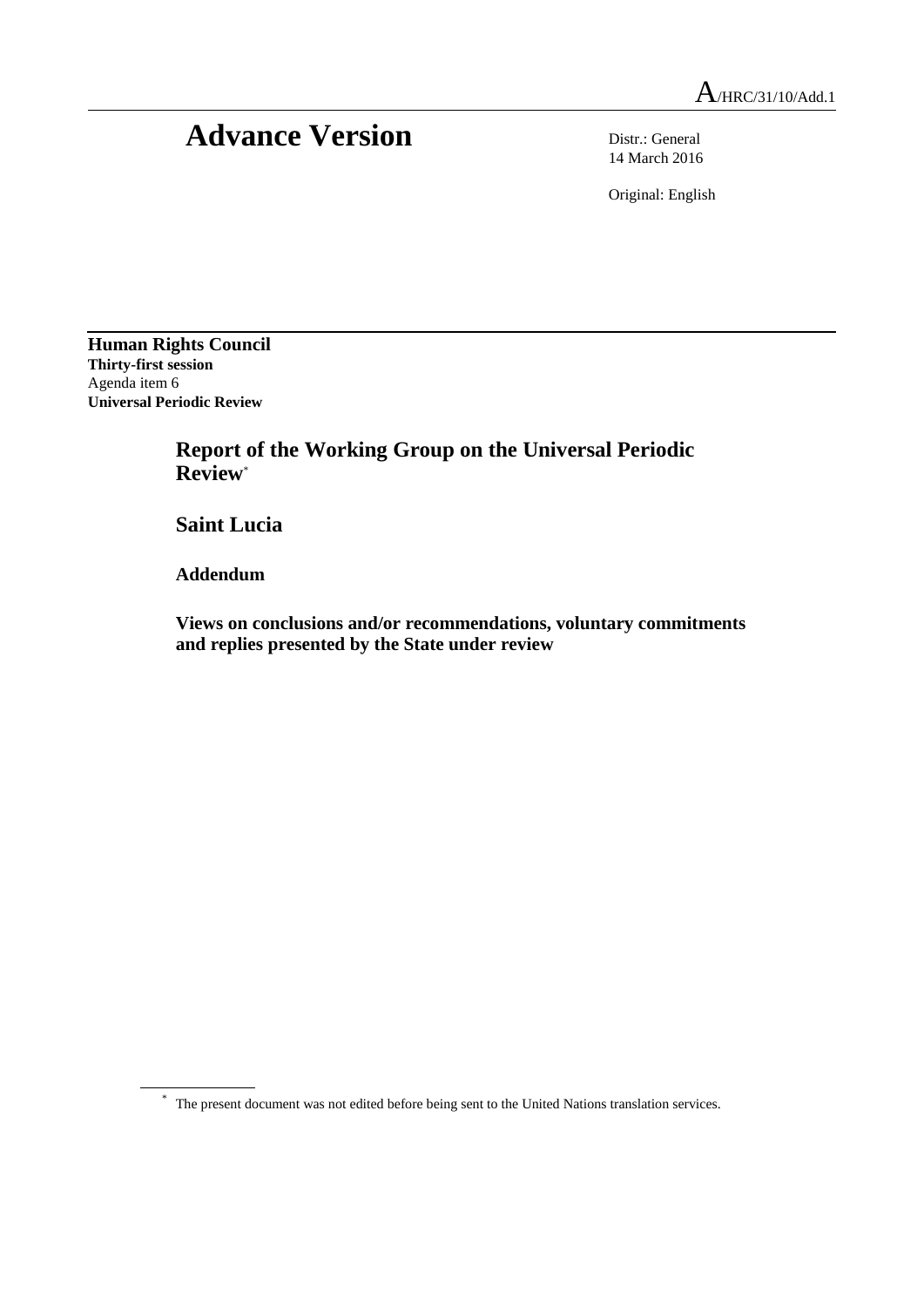## **Government of Saint Lucia's response to the 121 recommendations**

1. The Government of Saint Lucia is pleased to confirm, that as agreed to after our state's presentation of its National Report, before the Working Group on the Universal Periodic Review, the 121 recommendations put forward by member states have been considered by the relevant stakeholders. In doing so Saint Lucia has accepted to undertake the implementation of what the Government deems as feasible recommendations over the four (4) year period leading up to the State's next review.

2. The Government has considered the recommendations under the thematic areas which they were placed by the working group.

#### **Thematic Area 1: Scope of international obligations**

88.1. Saint Lucia accepts this recommendation.

88.2. Saint Lucia accepts this recommendation.

88.3. Saint Lucia accepts this recommendation.

88.4. Saint Lucia accepts this recommendation.

88.5 Saint Lucia accepts this recommendation.

88.6. Saint Lucia accepts this recommendation.

88.7. Saint Lucia accepts this recommendation.

88.8. Saint Lucia accepts this recommendation.

88.9. Saint Lucia accepts this recommendation.

88.10. Saint Lucia accepts this recommendation.

88.11. Saint Lucia accepts this recommendation.

88.12. Saint Lucia accepts this recommendation.

88.13 Saint Lucia notes the recommendation to ratify the Second Optional Protocol to the International Covenant on Civil and Political Rights, aiming at the abolition of the death penalty, however Saint Lucia is unable to accept this recommendation as the death penalty is still part of its laws. Saint Lucia would however like to stress the fact that there has been a de facto moratorium in place since 1995 when the last execution occurred.

88.14. Saint Lucia notes this recommendation and reiterates its stance in paragraph 13.

88.15. Saint Lucia notes this recommendation and reiterates its stance in paragraph 13.

88.16. Saint Lucia notes this recommendation and reiterates its stance in paragraph 13.

88.17. Saint Lucia accepts this recommendation.

88.18. Saint Lucia accepts this recommendation.

88.19. Saint Lucia accepts this recommendation.

88.20. Saint Lucia accepts this recommendation.

88.21. Saint Lucia accepts this recommendation.

88.22. Saint Lucia accepts this recommendation.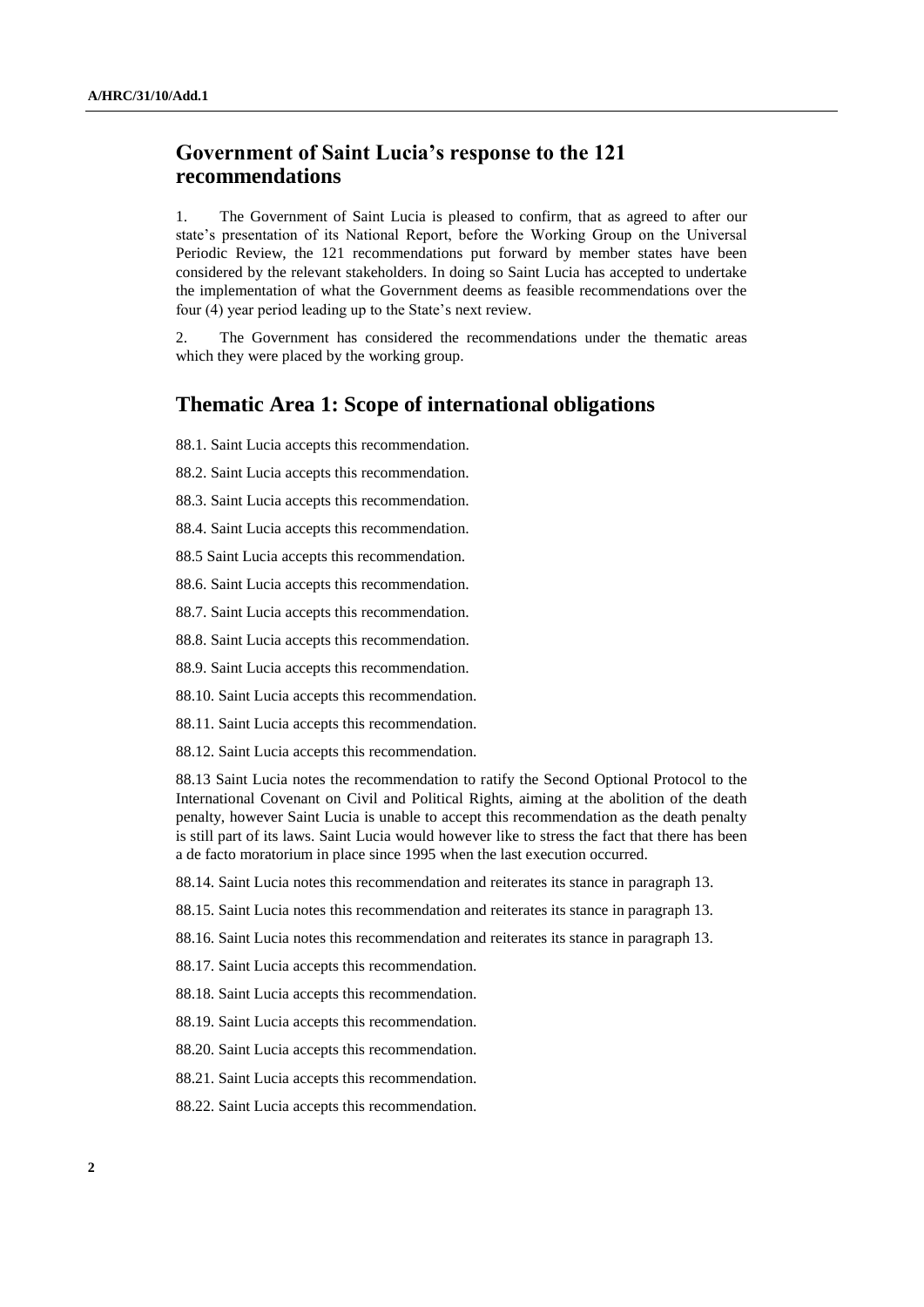88.23. Saint Lucia accepts this recommendation.

88.24. Saint Lucia accepts this recommendation.

88.25. Saint Lucia accepts this recommendation.

88.26. Saint Lucia accepts this recommendation.

88.27. Saint Lucia accepts this recommendation.

88.28. Saint Lucia accepts this recommendation.

88.29. Saint Lucia accepts this recommendation.

#### **Thematic Area 2: Legislation**

88.30. Saint Lucia accepts this recommendation and notes that legislative drafting constraints have led to the delays in implementing the necessary legislation.

88.31. Saint Lucia accepts this recommendation.

88.32. Saint Lucia accepts this recommendation and reiterates the point made in its national report that a National Action Child Protection Committee was introduced by the Government in 2012, in order to meet the demands of coordinating the implementation of the CRC. Further it is the intent of the Government to provide the Committee with adequate, human, technical and financial resources to effectively implement and coordinate comprehensive, coherent child-rights policies in line with Saint Lucia's obligations under the CRC.

88.33. Saint Lucia accepts this recommendation.

88.34. Saint Lucia notes this recommendation, and would like to put on record the current revamp of family law which may address issues pertaining to children in and outside of marriage. Also with the introduction of the Child Friendly Schools Programme into our nation's school system this has led to a dramatic reduction in the use of corporal punishment in classroom.

88.35. Saint Lucia accepts this recommendation.

#### **Thematic Area 3: Institutional and human rights infrastructure**

88.36. Saint Lucia notes this recommendation. The Government has realized the importance of establishing a National Human Rights Institution (NHRI), however it is faced with serious financial constraints which makes an investment in an NHRI unlikely at the moment. However as was stressed in Saint Lucia's country report Saint Lucia has opened dialogue with international organizations such as UNDP with the hope of establishing a cost effective method of managing our human right's needs.

88.37. Saint Lucia notes this recommendation and reiterates its stance in paragraph 36.

88.38. Saint Lucia notes this recommendation and reiterates its stance in paragraph 36.

88.39. Saint Lucia notes this recommendation and reiterates its stance in paragraph 36.

88.40. Saint Lucia notes this recommendation and reiterates its stance in paragraph 36.

88.41. Saint Lucia notes this recommendation and reiterates its stance in paragraph 36.

88.42. Saint Lucia accepts this recommendation.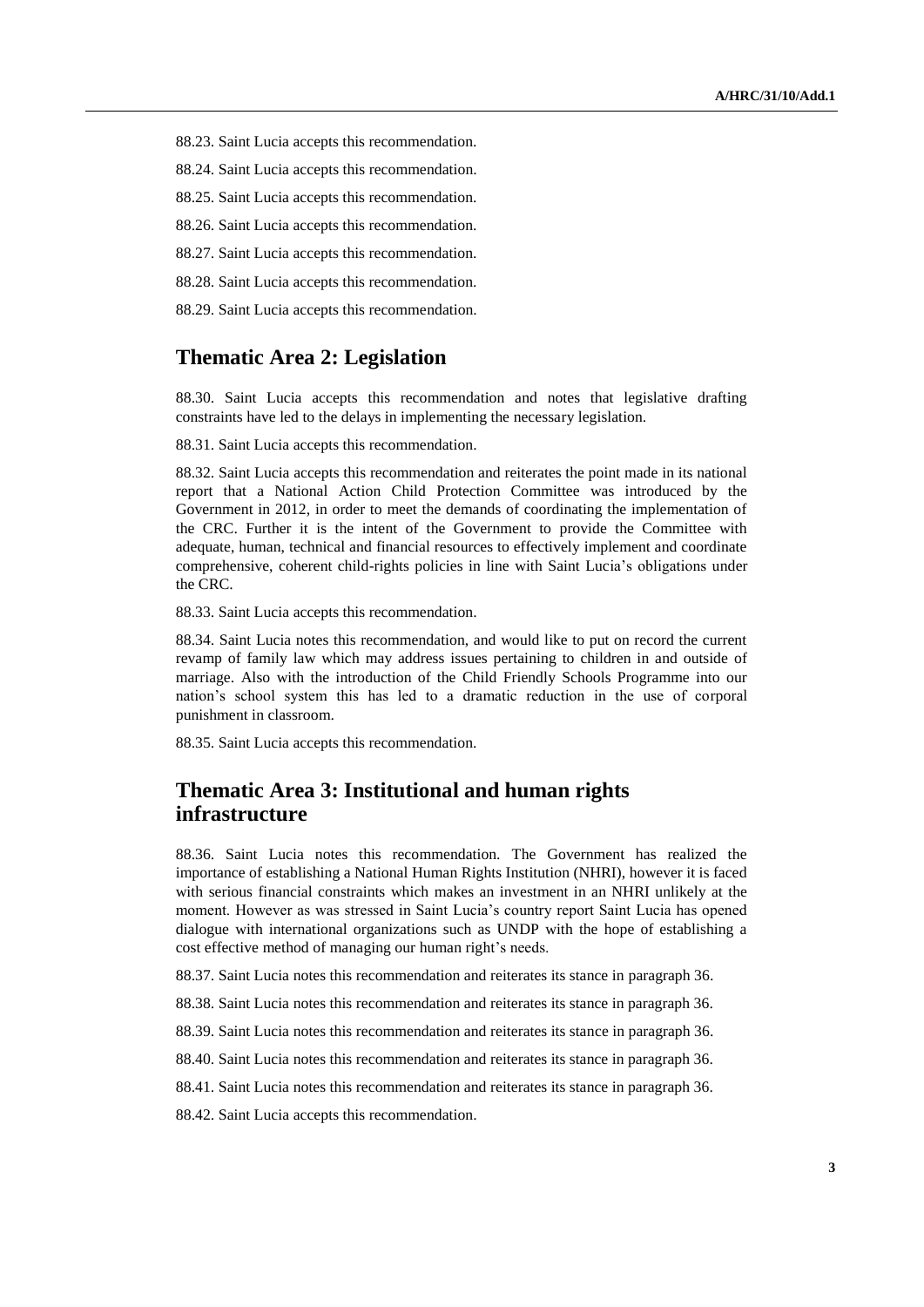88.43 Saint Lucia accepts this recommendation.

88.44. Saint Lucia accepts this recommendation.

88.45. Saint Lucia accepts this recommendation.

#### **Thematic Area 4: Policy measures**

88.46. Saint Lucia accepts this recommendation.

#### **Thematic Area 5: Cooperation with human rights mechanisms**

88.47. Saint Lucia accepts this recommendation.

88.48. Saint Lucia accepts this recommendation.

88.49. Saint Lucia accepts this recommendation.

88.50. Saint Lucia accepts this recommendation.

88.51. Saint Lucia accepts this recommendation.

88.52. Saint Lucia accepts this recommendation.

#### **Thematic Area 6: Equality and non-discrimination**

88.53. Saint Lucia accepts this recommendation.

88.54. Saint Lucia accepts this recommendation.

88.55. Saint Lucia accepts this recommendation.

88.56. Saint Lucia accepts this recommendation.

88.57. Saint Lucia accepts this recommendation.

88.58. Saint Lucia accepts this recommendation.

88.59. Saint Lucia accepts this recommendation and would like to reiterate the fact that section 131 of the Labour Code Act which was implemented in 2012 provides protection solely on the basis of sexual orientation. This piece of legislation demonstrates Saint Lucia's increased awareness of the needs of the LGBT community.

88.60. Saint Lucia notes this recommendation. Though Saint Lucia has become a more tolerant state as evidenced by the Labour Code, it cannot commit to holistic legislative change at the moment.

88.61. Saint Lucia notes this recommendation and reiterates its stance in paragraph 60.

88.62. Saint Lucia notes this recommendation and reiterates its stance in paragraph 60.

88.63. Saint Lucia notes this recommendation and reiterates its stance in paragraph 60. Also Saint Lucia would like to point out the fact that acts of violence committed by an individual against a person/people from the LGBT community is prosecuted with same legal scrutiny as someone who committed the same act against anyone else in society.

88.64. Saint Lucia partially accepts this recommendation, as the Government intends to continue its engagement with civil society organizations representing lesbian, gay, bisexual, transgender and intersex persons to implement further anti-discrimination and awareness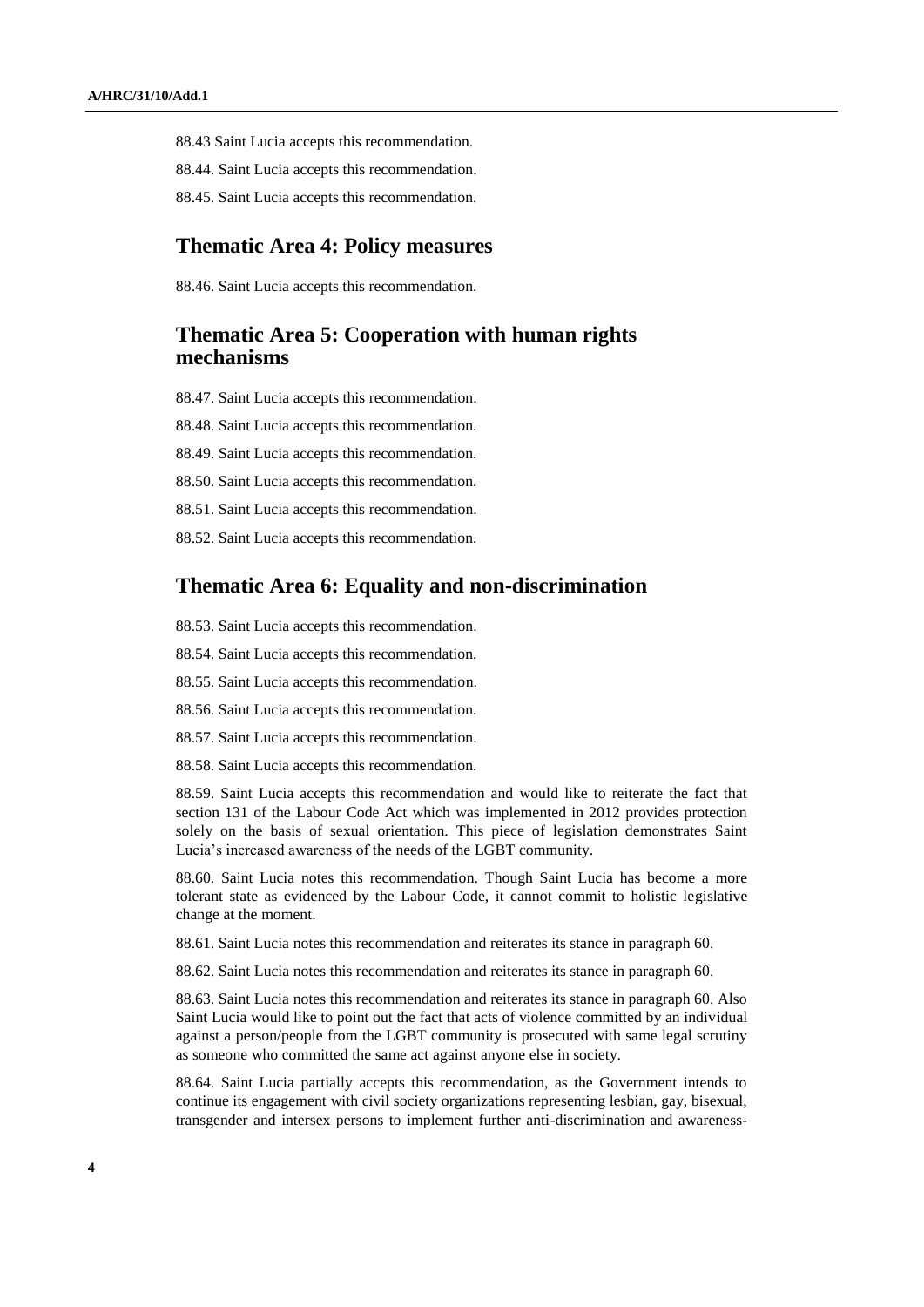raising programmes. As pertains the revision of legislation, Saint Lucia notes this recommendation and reiterates its stance in paragraph 60.

88.65. Saint Lucia notes this recommendation and reiterates its stance in paragraph 60.

88.66. Saint Lucia notes this recommendation and reiterates its stance in paragraph 60.

88.67. Saint Lucia notes this recommendation and reiterates its stance in paragraph 60.

88.68. Saint Lucia notes this recommendation and reiterates its stance in paragraph 60.

88.69. Saint Lucia notes this recommendation and reiterates its stance in paragraph 60.

88.70. Saint Lucia accepts this recommendation.

88.71. Saint Lucia accepts this recommendation.

## **Thematic Area 6: Right to Life, liberty and security of the person**

88.72. Saint Lucia notes this recommendation and again states that there has been a de facto moratorium on the death penalty since 1995.

88.73. Saint Lucia notes this recommendation and reiterates its stance in paragraph 72.

88.74. Saint Lucia notes this recommendation and reiterates its stance in paragraph 72.

88.75. Saint Lucia notes this recommendation and reiterates its stance in paragraph 72.

88.76. Saint Lucia notes this recommendation and reiterates its stance in paragraph 72.

88.77. Saint Lucia notes this recommendation and reiterates its stance in paragraph 72.

88.78. Saint Lucia notes this recommendation.

88.79. Saint Lucia accepts this recommendation.

88.80. Saint Lucia accepts this recommendation.

88.81. Saint Lucia notes this recommendation, and would like to place on record that with the current revision of legislation in the area, the end result may well be that the prosecution of perpetrators of domestic violence without victim lodged complaints will be realized, however that cannot be said with absolute certainty.

88.82. Saint Lucia notes this recommendation and reiterates its stance in paragraph 81.

88.83. Saint Lucia accepts this recommendation.

88.84. Saint Lucia accepts this recommendation.

88.85. Saint Lucia accepts this recommendation.

88.86. Saint Lucia accepts this recommendation.

88.87. Saint Lucia accepts this recommendation.

88.88. Saint Lucia accepts this recommendation.

88.89. Saint Lucia accepts this recommendation.

88.90. Saint Lucia accepts this recommendation.

88.91. Saint Lucia accepts this recommendation.

88.92. Saint Lucia accepts this recommendation.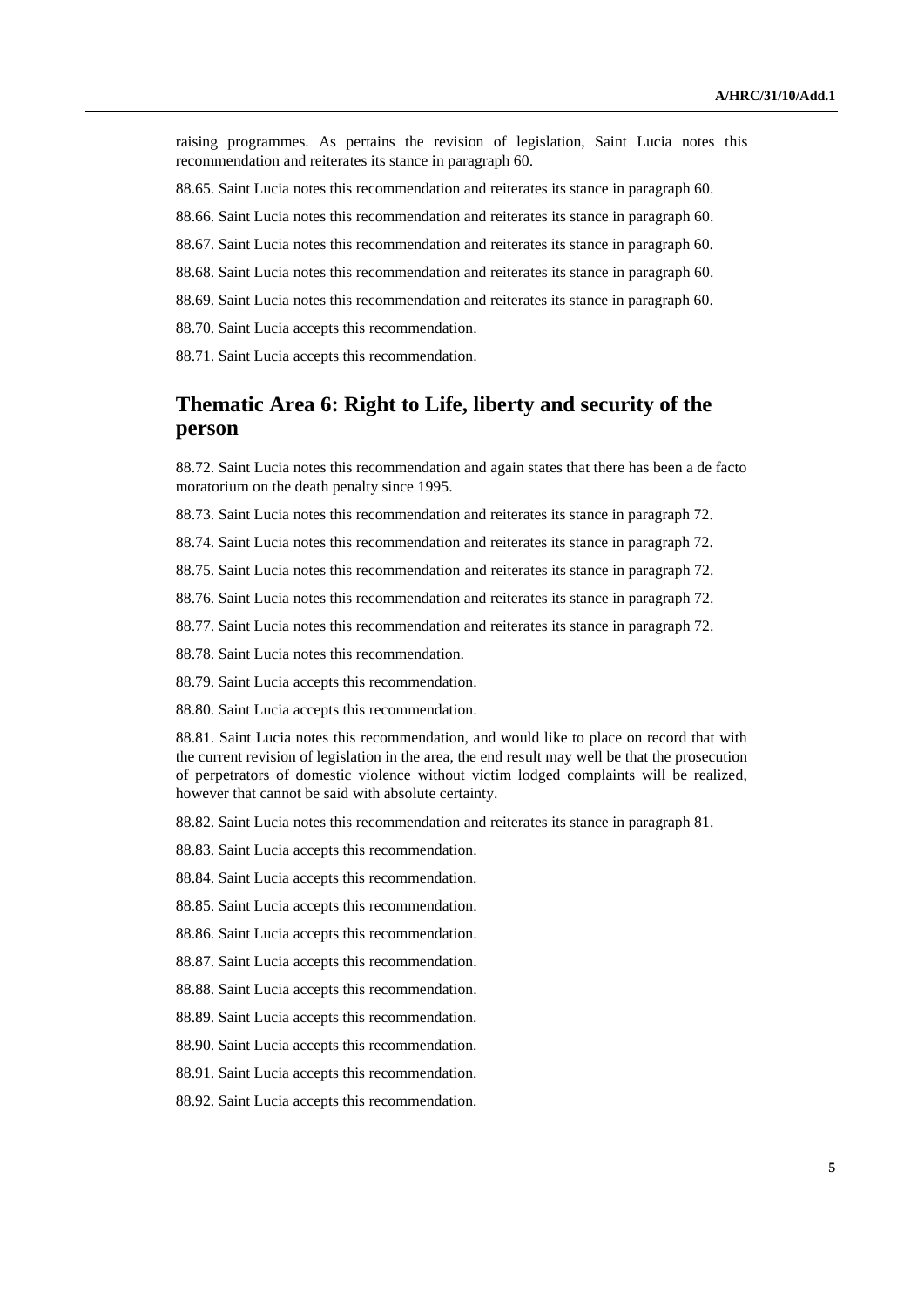- 88.93. Saint Lucia accepts this recommendation.
- 88.94. Saint Lucia accepts this recommendation.
- 88.95. Saint Lucia accepts this recommendation.
- 88.96. Saint Lucia accepts this recommendation.
- 88.97. Saint Lucia accepts this recommendation.

## **Thematic Area 7: Administration of justice**

88.98. Saint Lucia accepts this recommendation. 88.99. Saint Lucia accepts this recommendation. 88.100. Saint Lucia accepts this recommendation. 88.101. Saint Lucia accepts this recommendation. 88.102. Saint Lucia accepts this recommendation. 88.103. Saint Lucia accepts this recommendation. 88.104. Saint Lucia accepts this recommendation.

## **Thematic Area 8: Right to social security and to an adequate standard of living**

- 88.105. Saint Lucia accepts this recommendation.
- 88.106. Saint Lucia accepts this recommendation.
- 88.107. Saint Lucia accepts this recommendation.
- 88.108. Saint Lucia accepts this recommendation.
- 88.109. Saint Lucia accepts this recommendation.
- 88.110. Saint Lucia accepts this recommendation.

#### **Thematic Area 9: Right to health**

88.111. Saint Lucia accepts this recommendation. 88.112. Saint Lucia accepts this recommendation. 88.113. Saint Lucia accepts this recommendation.

## **Thematic Area 10: Right to education and to participate in the cultural life of the community**

88.114. Saint Lucia accepts this recommendation. 88.115. Saint Lucia accepts this recommendation. 88.116. Saint Lucia accepts this recommendation.

88.117. Saint Lucia accepts this recommendation.